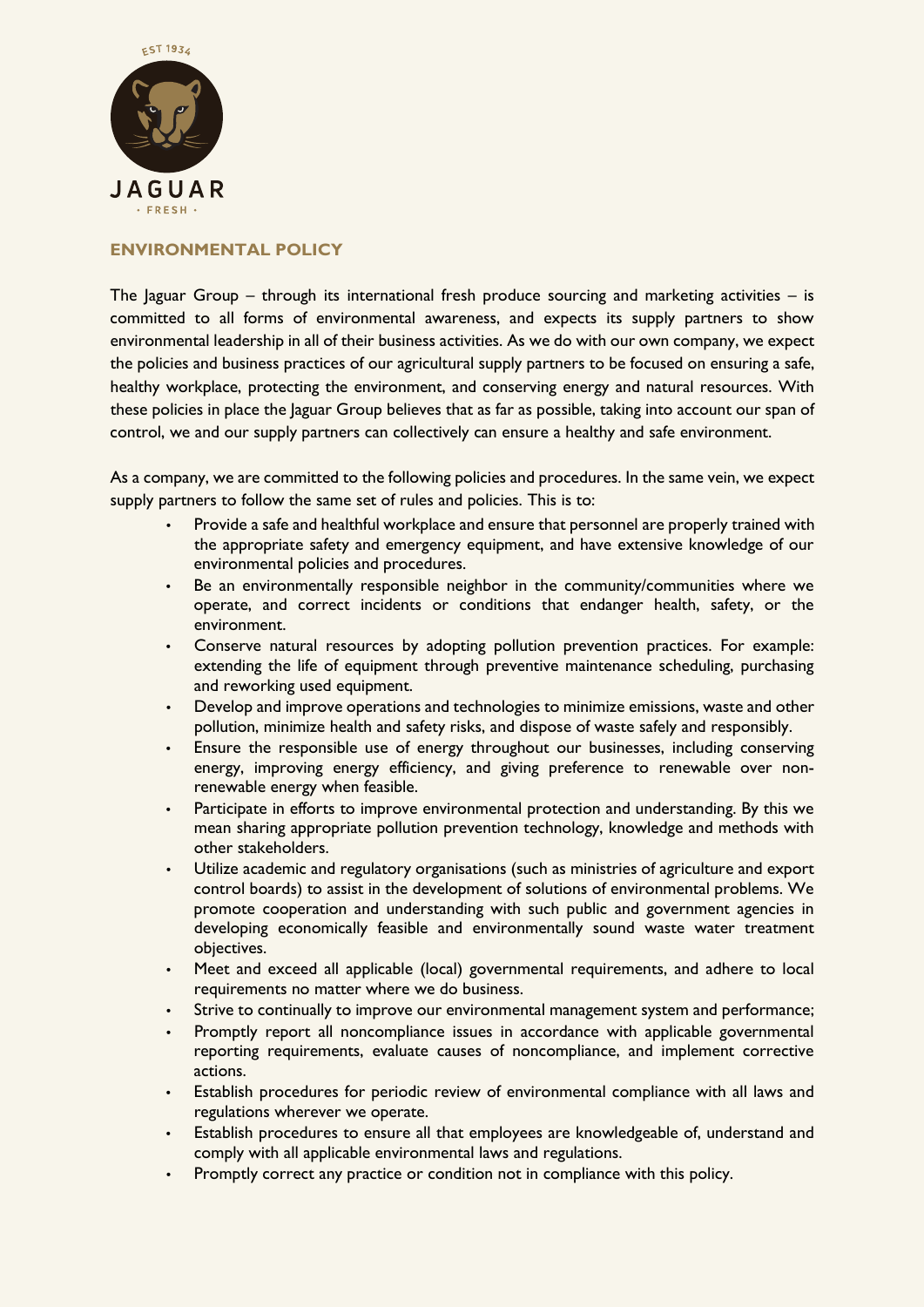

# **CORPORATE GOVERNANCE, DILIGENCE AND CORPORATE INTEGRITY POLICY**

We believe that companies exist not only as economic entities designed to pursue profits through fair competition, but also as social entities which must make a contribution to society at large.

We are expected to respect human rights and to conduct our ourselves in a socially responsible manner toward the creation of a sustainable society, observe both the spirit as well as the letter of all laws and regulations applying to their activities both in The Netherlands and abroad in accordance with the following eleven principles.

- 1. By supplying products and services in a safe and responsible manner, we shall strive to earn the confidence of consumers and customers, while taking necessary measures to protect personal data and customer related information.
- 2. We shall promote fair, transparent, free competition and sound trade. We shall also ensure that our relationships and contacts with government agencies and political bodies are of a sound and proper nature.
- 3. We shall engage in communication not only with shareholders but also with members of society at large, including active and fair disclosure of corporate information.
- 4. We shall strive to respect diversity, individuality and differences of our employees, promote a safe and comfortable workplaces, and ensure the mental and physical well-being of our employees.
- 5. We shall recognize that a positive involvement in environmental issues is a priority for all humanity and is an essential part of our activities and our very existence as a company, and we shall therefore approach these issues proactively.
- 6. As "good corporate citizens," we will actively engage in philanthropic activities, and other activities of social benefit.
- 7. We shall reject all contacts with organizations involved in activities in violation of the law or accepted standards of responsible social behavior.
- 8. We shall observe the laws and regulations applying to our overseas activities and respect the culture and customs of other nations and strive to manage our overseas activities in such a way as to promote and contribute to the development of local communities.
- 9. Our management shall assume the responsibility for implementing this charter and for taking all necessary action in order to raise awareness in the group, and inform our group companies and business partners of their responsibility.
- 10. Our management shall heed the voice of our stakeholders, both internally and externally, and promote the development and implementation of systems that will contribute to the achievement of business ethics.
- 11. In the case of incidents contrary to the principles of this policy, our management will investigate the cause for the incident, develop reforms to prevent recurrence, and make information publicly available regarding their intended actions for reform. After the prompt disclosure of information regarding the incident, responsibility for the event and its effects will clarified and disciplinary action taken, including the highest levels of management where necessary.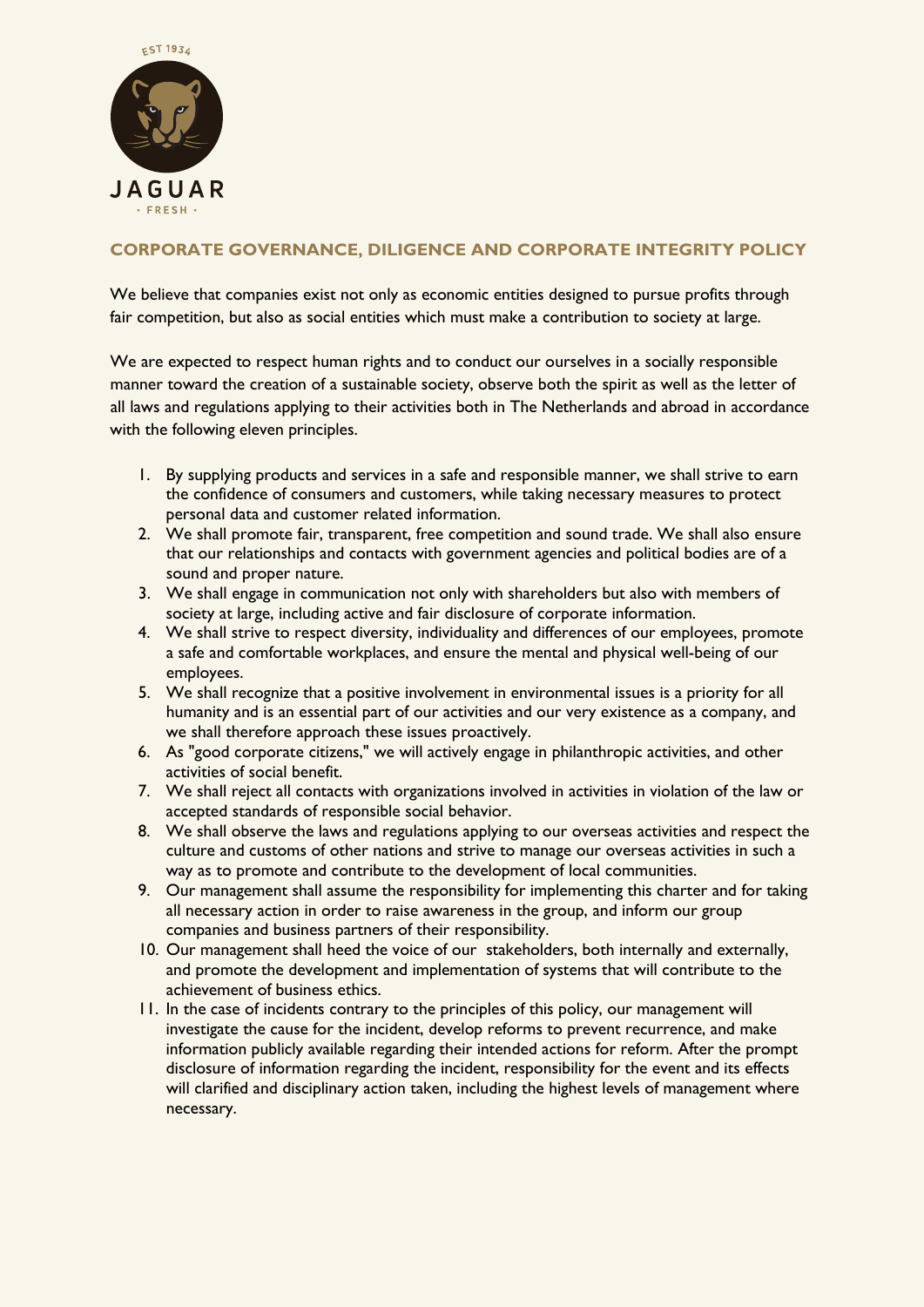

# **SOCIAL PROJECTS ENGAGEMENT POLICY**

The Jaguar Group bases its approach to social projects on many years of experience in being involved in a variety of social projects in different countries. The following 5 rules apply whenever new projects are suggested by stakeholders.

Our focus for social are based on the following guidelines.

- 1. We focus on projects where there are spinoffs possible for the broader community, as opposed to individuals.
- 2. We only do projects if there is definite support for it locally, specifically at grass roots level.
- 3. We focus on 'people development', as opposed to making investments in bricks and mortar.
- 4. In the first instance, projects must always lead to increased social harmony. Economic benefits can follow, but it is not a prerequisite.
- 5. We demand sound administration and adherence to financial integrity.

We believe that our successes are due to our process of being in touch with locals wherever we implement social projects. In this, we follow these guidelines.

- 1. We involve all those with an interest in the project and we assist them in defining exactly what they would ideally want a project to achieve;
- 2. We use creative approaches to engage with people and organizations, in other words, we do not limit ourselves to text-book approaches;
- 3. We believe that our projects must be more accountable and beneficial to the wider community, hence we engage as many stakeholders as possible;
- 4. We refrain from projects where 'local officialdom' wants to take the lead. Instead, we focus on projects which are driven by a collection of individuals; and
- 5. We involve the entire community in celebrating successes and achievements.

On an ongoing basis, we focus on:

- 1. Learning from our experiences;
- 2. Recording what we have learnt, and sharing it with our stakeholders;
- 3. Checking our progress to see if we are still on track with our objectives;
- 4. Ensuring that our actions are in line with our core values;
- 5. Checking whether what we are doing is still what local people want or need;
- 6. Identifying the (changes in) our strengths and weaknesses in our project and adapting it to the conclusions;
- 7. Using information continuously to create a basis for future planning;
- 8. Demonstrating to ourselves and our stakeholders whether we have used our resources time and money – effectively;
- 9. Explaining to funders, and others involved in our work, what we have achieved and to what extent it is successful; and
- 10. Using our corporate communication skills to inspire our stakeholders to either become involved in our projects, or to initiate their own social projects.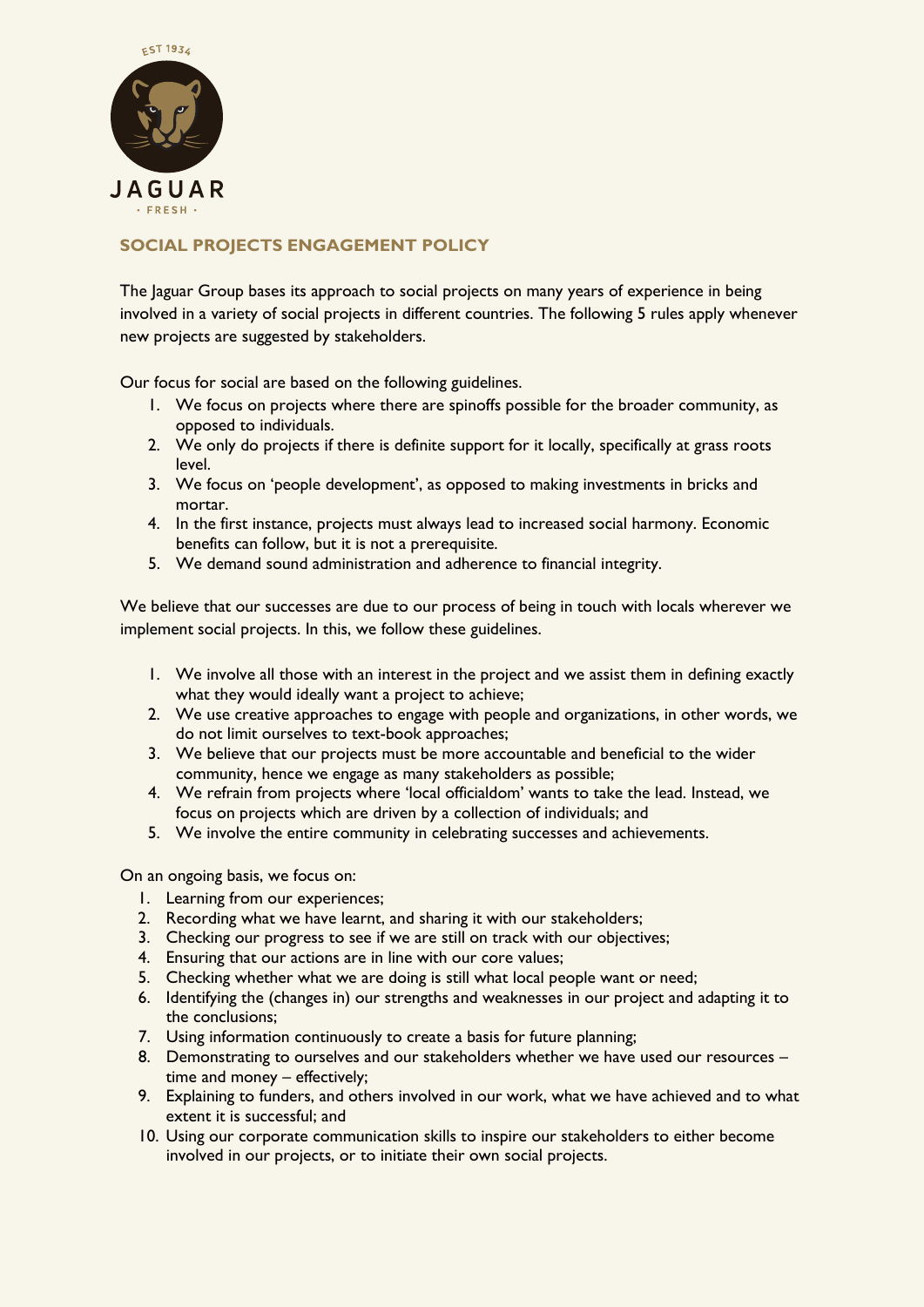

# **SUPPLIER CSR CODE OF CONDUCT (BRIEF)**

For ensuring its position as a responsible business partner in terms of ethical, social and environmental issues this Code of Conduct summarises the aspects to which the Jaguar Group is committed, and which the Jaguar Group requires its suppliers to commit to. These requirements are prepared in accordance with the principles of the UN's Global Compact.

## **Compliance with legislation**

Supplier shall comply with current national legislation and regulations.

## **Environment**

Supplier shall comply with the principles in the UN's Global Compact concerning the environment. Supplier has identified the principal environmental effects of its operations and shall work to reduce emissions into the air, soil and waterways and make efficient use of resources.

## **Business ethics**

All forms of bribery, money laundering, corruption and unlawful trade practices are strictly prohibited.

## **Working environment and social conditions**

Supplier is obliged to support and respect international declared human rights and treat its employees fairly, equally and with respect. Supplier shall at least follow and comply with the minimum standards according to local laws and regulations regarding the working environment. Accidents and work-related injuries have to be prevented.

#### **Freedom of association**

Supplier shall respect its employees' right to form or join unions as well as the right to collective negotiations.

## **Working hours and wages**

Supplier complies with national legislation and agreements concerning the working hours and overtime is not demanded on a regular basis. Wages, benefits and overtime compensation shall at the very least comply with national legislation and agreements. Any deduction from wages as a disciplinary measure is prohibited.

## **Forced labour and child labour**

- No form of forced labour or labour linked to any form of punishment is permitted.
- No employee may be forced to hand over valuables or identification papers to his/her employer.
- The Jaguar Group does not accept child labour. Every child is to be protected from economic exploitation and from carrying out work that can be considered dangerous, to have a negative effect on the child's education or to be harmful to child's health or development.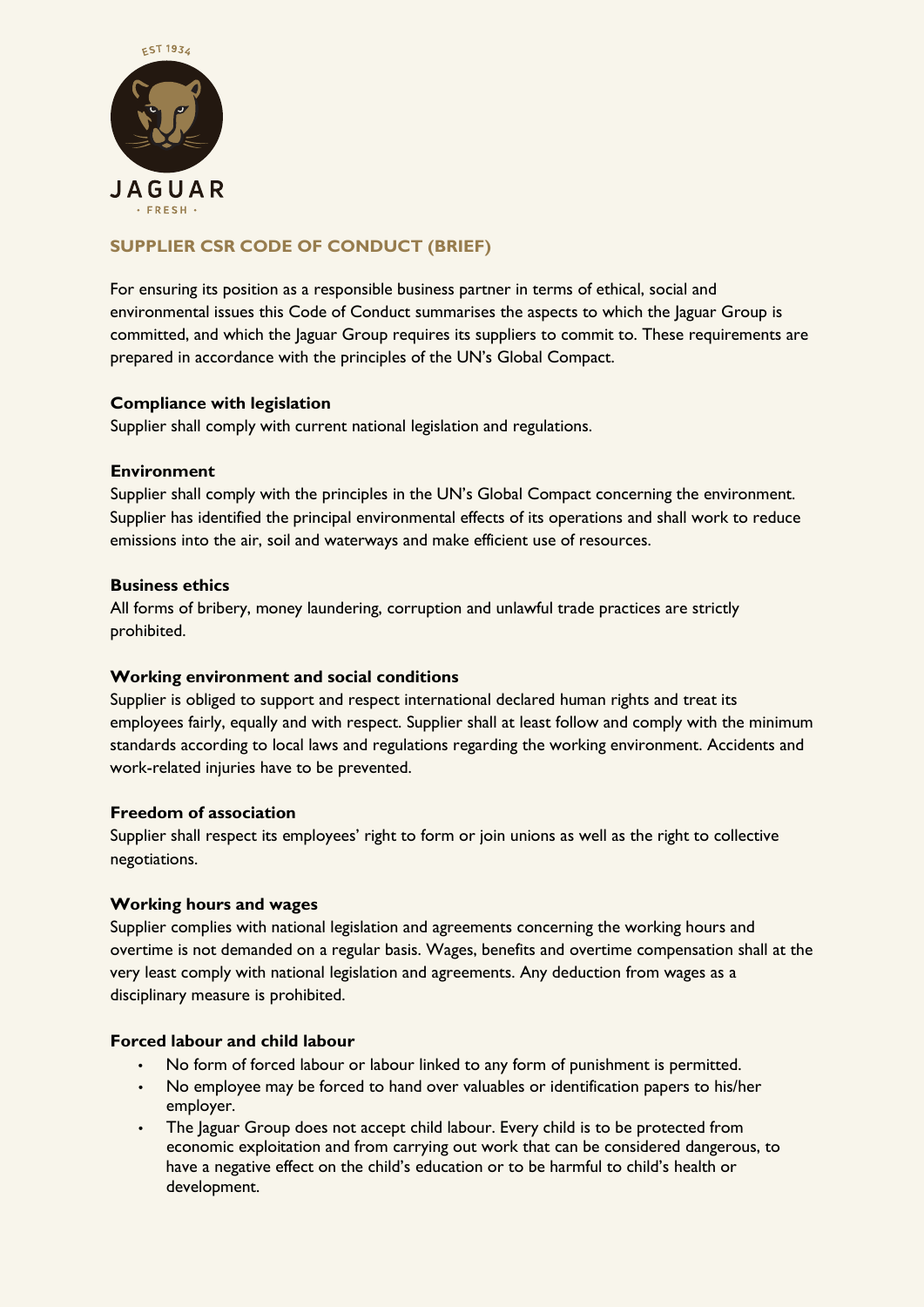• The term 'child labour' refers to work carried out by a child who is under 15 years of age, or under 14 years of age in those countries specified in Article 2.4 of ILO Convention 138.

## **Discrimination and oppression**

The Jaguar Group does not accept discrimination, oppression, threats, harassment or insults in any form.

#### **Follow-up and enforcement**

Enforcement of this Code of Conduct by Supplier is a matter of high importance for the Jaguar Group's business. It is Supplier's responsibility to ensure that this Code of Conduct is implemented. The Jaguar Group reserves the right to make inspections to ensure that this Code of Conduct is being enforced. These inspections may be performed by and independent third party and may be unannounced.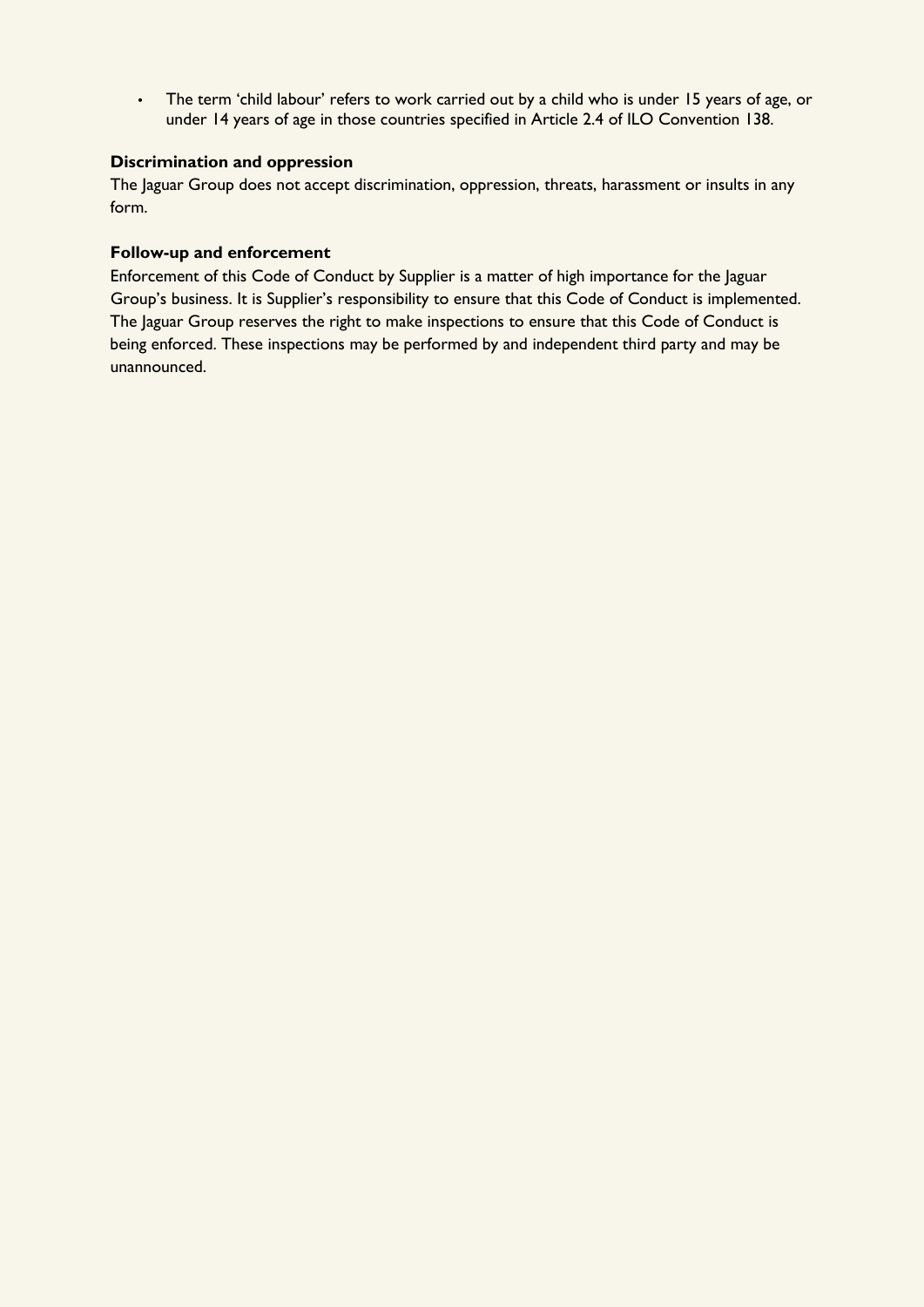

# **GROWER CODE OF CONDUCT (COMPREHENSIVE)**

## **Freedom of Association and the Right to Collective Bargaining**

- All personnel shall have the right to form, join, and organise trade unions of their choice and to bargain collectively on their behalf with the company.
- The company shall respect this right, and shall effectively inform personnel that they are free to join an organisation of their choosing and that their doing so will not result in any negative consequences to them, or retaliation, from the company.
- The company shall not in any way interfere with the establishment, functioning, or administration of such workers' organisations or collective bargaining.
- In situations where the right to freedom of association and collective bargaining are restricted under law, the company shall allow workers to freely elect their own representatives.
- The company shall ensure that representatives of workers and any personnel engaged in organizing workers are not subjected to discrimination, harassment, intimidation, or retaliation for reason of their being members of a union or participating in trade union activities, and that such representatives have access to their members in the workplace.

## **Prohibition of Discrimination**

No discrimination shall be tolerated in hiring, remuneration, access to training, promotion, termination or retirement based on gender, age, religion, race, caste, birth, social background, disability, ethnic and national origin, nationality, membership in workers' organisations including unions, political affiliation or opinions, sexual orientation, family responsibilities, marital status, or any other condition that could give rise to discrimination.

## **Compensa�on**

Wages paid for regular working hours, overtime hours and overtime differentials shall meet or exceed legal minimums and/or industry standards.

- Illegal, unauthorised or disciplinary deductions from wages shall not be made. In situations in which the legal minimum wage and/or industry standards do not cover living expenses and provide some additional disposable income, supplier companies are further encouraged to provide their employees with adequate compensation to meet these needs.
- Deductions from wages as a disciplinary measure are forbidden, unless this is permitted by national law and a freely negotiated collective bargaining agreement is in force.
- Supplier companies shall ensure that wage and benefits composition are detailed clearly and regularly for workers; the supplier company shall also ensure that wages and benefits are rendered in full compliance with all applicable laws and that remuneration is rendered in a manner convenient to workers.
- All overtime shall be reimbursed at a premium rate as defined by national law. In countries where a premium rate for overtime is not regulated by law or a collective bargaining agreement, personnel shall be compensated for overtime at a premium rate or equal to prevailing industry standards, whichever is more favourable to workers' interests.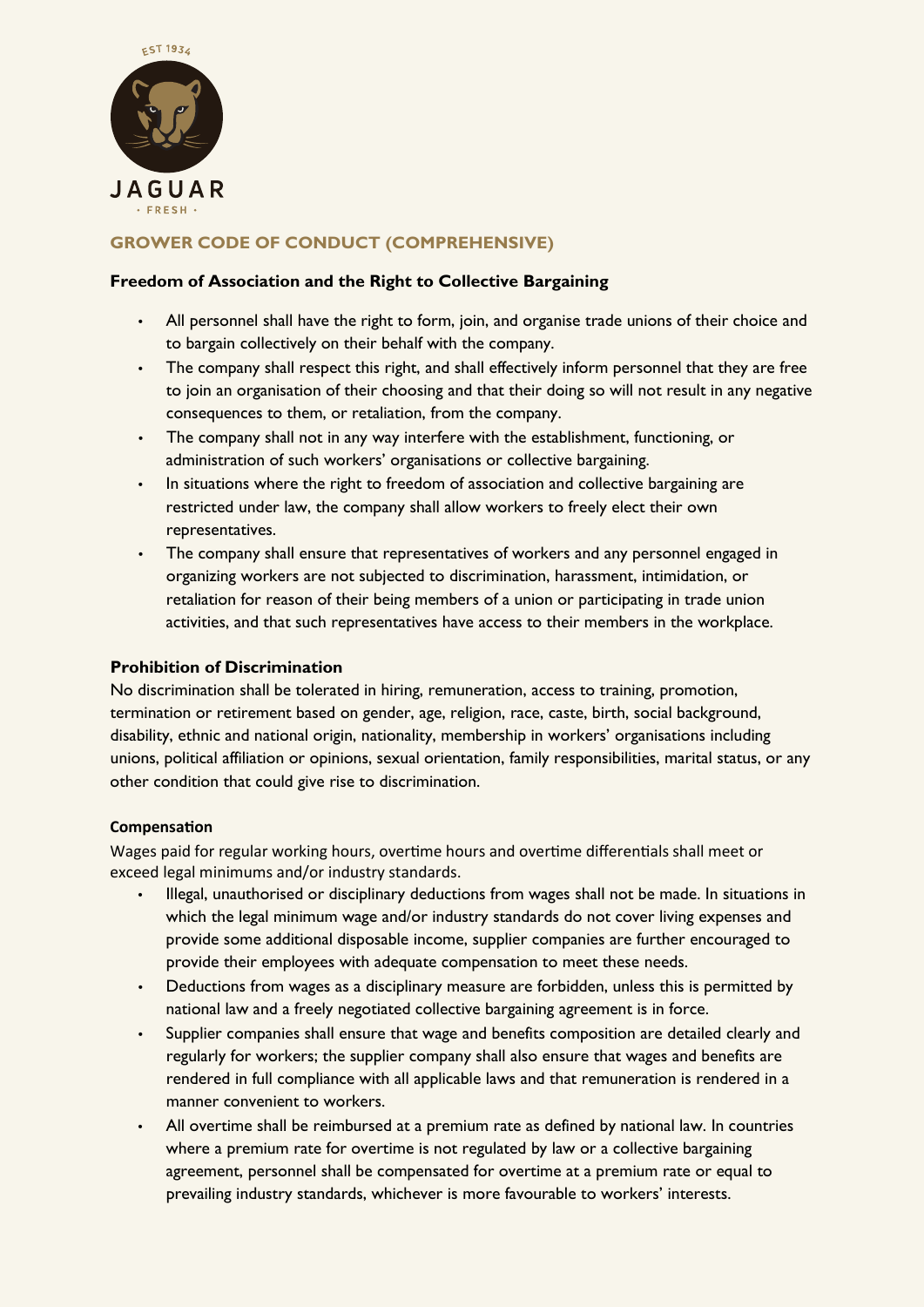## **Working Hours**

- The employer shall comply with applicable national laws and industry standards on working hours and public holidays.
- The maximum allowable working hours in a week are as defined by national law but shall not on a regular basis exceed 48 hours and the maximum allowable overtime hours in a week shall not exceed 12 hours.
- Overtime hours are to be worked solely on a voluntary basis and to be paid at a premium rate.
- In cases where overtime work is needed in order to meet short-term business demand and the company is party to a collective bargaining agreement freely negotiated with worker organisations (as defined above) representing a significant portion of its workforce, the company may require such overtime work in accordance with such agreements.
- Any such agreement must comply with the requirements above. An employee is entitled to at least one free day following six consecutive days worked. Exceptions to this rule apply only where both of the following conditions exist:
	- National law allows work time exceeding this limit; and
	- A freely negotiated collective bargaining agreement is in force that allows work time averaging, including adequate rest periods.

#### **Workplace Health and Safety**

- The employer shall provide a safe and healthy workplace environment and shall take effective steps to prevent potential accidents and injury to workers' health arising out of, associated with, or occurring in the course of work, by minimising, so far as is reasonably prac�cable, the causes of hazards inherent in the workplace environment, and bearing in mind the prevailing knowledge of the industry and of any hazards.
- A clear set of regulations and procedures must be established and followed regarding occupational health and safety, especially the provision and use of personal protective equipment, access to clean toilet facilities, access to potable water and if appropriate, sanitary facilities for food storage shall be provided.
- The employer shall ensure that any dormitory facilities provided for personnel are clean, safe, and meet the basic needs of the personnel.
- All personnel shall have the right to remove themselves from imminent serious danger without seeking permission from the company.
- Workplace practice and conditions in dormitories which violate basic human rights are forbidden.
- In particular young workers shall not be exposed to hazardous, unsafe or unhealthy situations.
- A management representative responsible for the health and safety of all personnel and accountable for the implementation of the Health and Safety elements shall be appointed.
- All personnel shall receive regular and recorded health and safety training, moreover, such training shall be repeated for new and reassigned personnel.
- Systems to detect, avoid or respond to potential threats to health and safety of all personnel shall be established

## **Prohibition of Child Labour**

• Child labour is forbidden as defined by ILO and United Nations Conventions and/or by national law. Of these various standards, the one that is the most stringent shall be followed.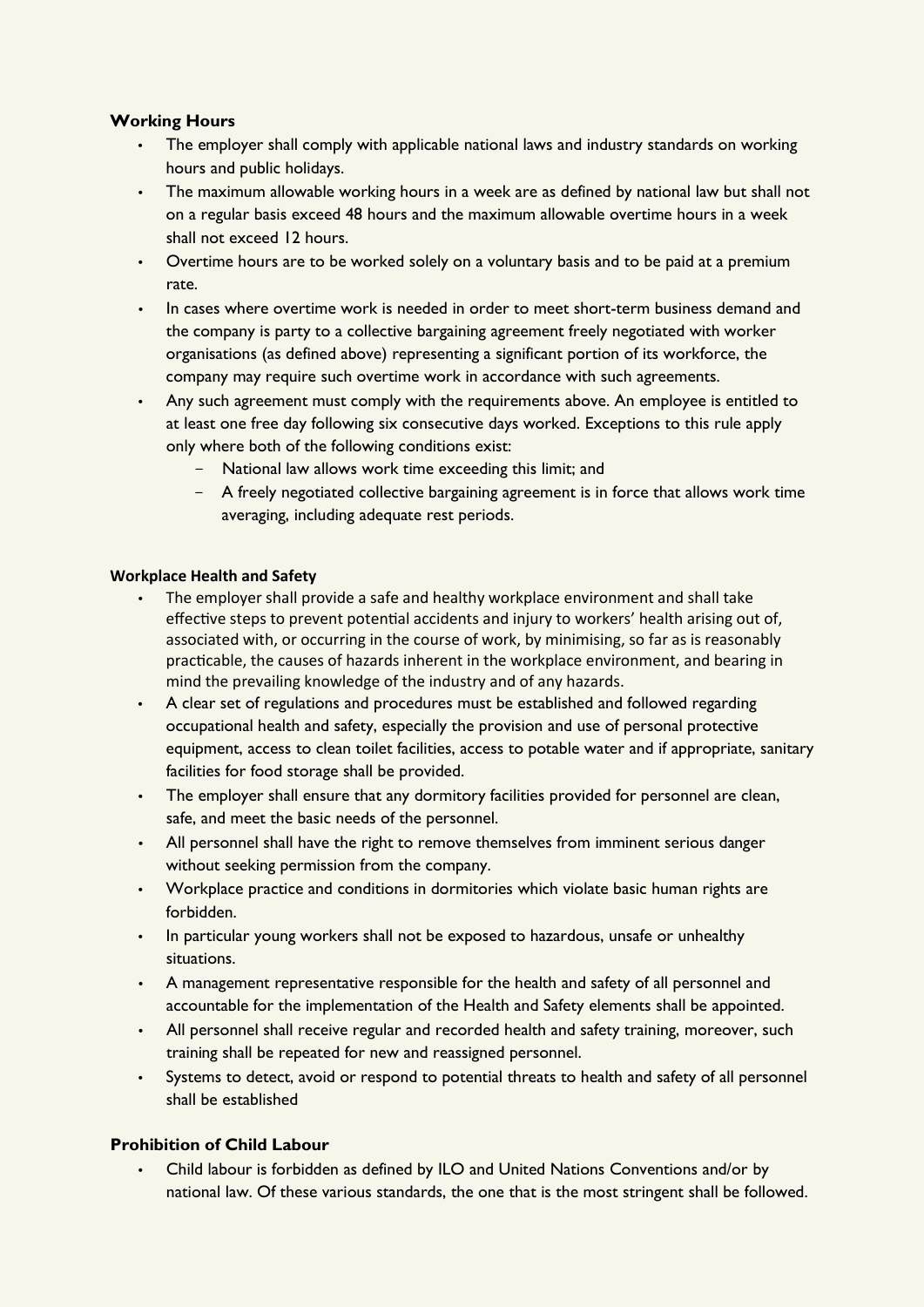- Any forms of exploitation of children are forbidden.
- Working conditions resembling slavery or harmful to children's health are forbidden.
- The rights of young workers must be protected.
- The employer may employ young workers, but where such young workers are subject to compulsory education laws, they may work only outside of school hours.
- Under no circumstances shall any young worker's school, work, and transportation time exceed a combined total of 10 hours per day, and in no case shall young workers work more than 8 hours a day.
- Young workers may not work during night hours.

## **Prohibi�on of Forced and Compulsory Labour and Disciplinary Measures**

- All forms of forced labour, such as lodging deposits or the retention of identity documents from personnel upon commencing employment, are forbidden as is prisoner labour that violates basic human rights.
- Neither the company nor any entity supplying labour to the company shall withhold any part of any personnel's salary, benefits, property, or documents in order to force such personnel to continue working for the company.
- Personnel shall have the right to leave the workplace premises after completing the standard workday, and be free to terminate their employment provided that they give reasonable notice to their employer.
- Neither the employer nor any entity supplying labour to the employer shall engage in or support trafficking in human beings.
- The employer shall treat all personnel with dignity and respect. The employer shall not engage in or tolerate the use of corporal punishment, mental or physical coercion and verbal abuse of personnel.

## **Environment and Safety Issues**

Procedures and standards for waste management, handling and disposure of chemicals and other dangerous materials, emissions and effluent treatment must meet or exceed minimum legal requirements.

## **Management Systems**

- The employer shall define and implement a policy for social accountability.
- Management is responsible for the correct implementation and continuous improvement by taking corrective measures and periodical review of the Code of Conduct, as well as the communication of the requirements of the Code of Conduct to all employees.
- Management shall address employees' concerns of non compliance with this Code of Conduct.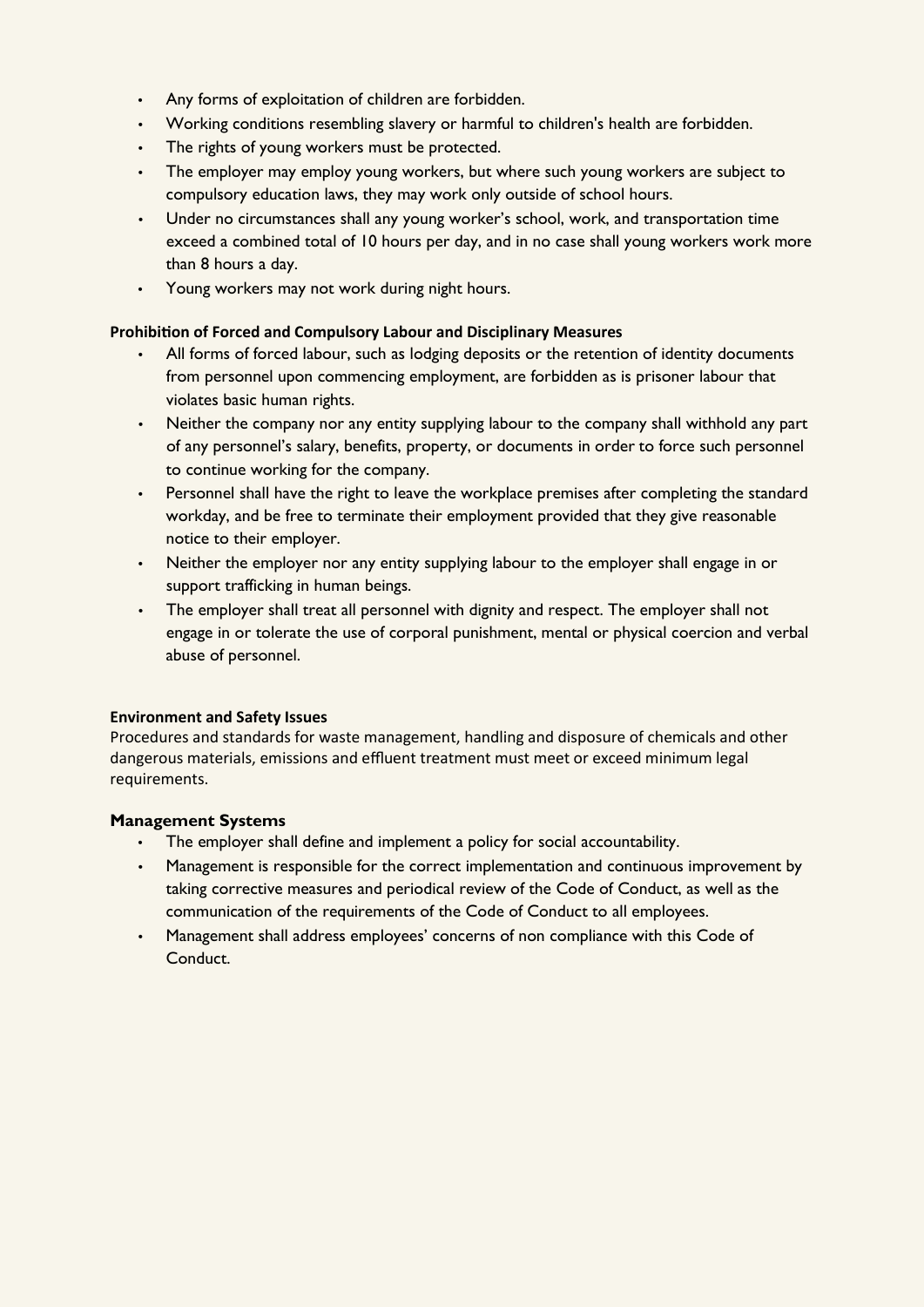

## **ANTI-CORRUPTION POLICY**

Corruption is the abuse of entrusted power for private and usually commercial gain. The Jaguar Group takes a zero-tolerance approach to corruption and is committed to carrying out business fairly, honestly and openly, and without improper influence. The Jaguar Group does not, either directly or indirectly, through intermediaries or other third parties, solicit, receive, offer, promise or provide any financial or other advantage of material value or otherwise exercise improper influence in its dealings with other businesses, or with government or public officials with the intention of obtaining any improper advantage in the conduct of its business. All employees are required to comply with this policy and are responsible for ensuring that the Jaguar Group business is undertaken with the utmost integrity with regard to the following matters:

#### **Fraud and extortion**

Fraud and extortion are criminal offences. The laguar Group prohibits the direct or indirect demand for or acceptance of any advantage, through deception or otherwise, which is used for an employee's or The Jaguar Group 's benefit.

#### **Bribery**

Bribery is unlawful in all countries in which The Jaguar Group operates. The Jaguar Group prohibits all forms of bribery. Bribery is the direct or indirect offering, promising, giving, accepting or soliciting of a financial or other advantage that results in an activity being performed improperly (for example in breach of trust, in bad faith or in a biased manner). The advantage may have been offered or received, or the improper performance undertaken, directly or indirectly (for example, via a customer, agent, intermediary or supplier). The improper activity may be connected with The Jaguar Group' business (including the activity of employees or third parties working on behalf of The Jaguar Group) or with the functions of government or other public bodies.

#### **Facilitation payments**

The Jaguar Group prohibits facilitation payments. A facilitation payment is payment of a bribe to a government or public official to secure or expedite the performance of a routine action to which the payer is entitled. The Jaguar Group recognises that there may be circumstances in which an official immediately threatens or compromises the personal safety and security of an individual concerned (or another) in order to procure the payment. In such situations, any payment must be reported in accordance with the relevant procedures.

## **Gifts, entertainment (hospitality) and expenses**

The Jaguar Group recognises that fostering good relationships with business partners is important to its continued success. The provision and receipt of modest gifts and entertainment, and the incurring of modest expenses, are acceptable in principle provided that they are reasonable and made transparently.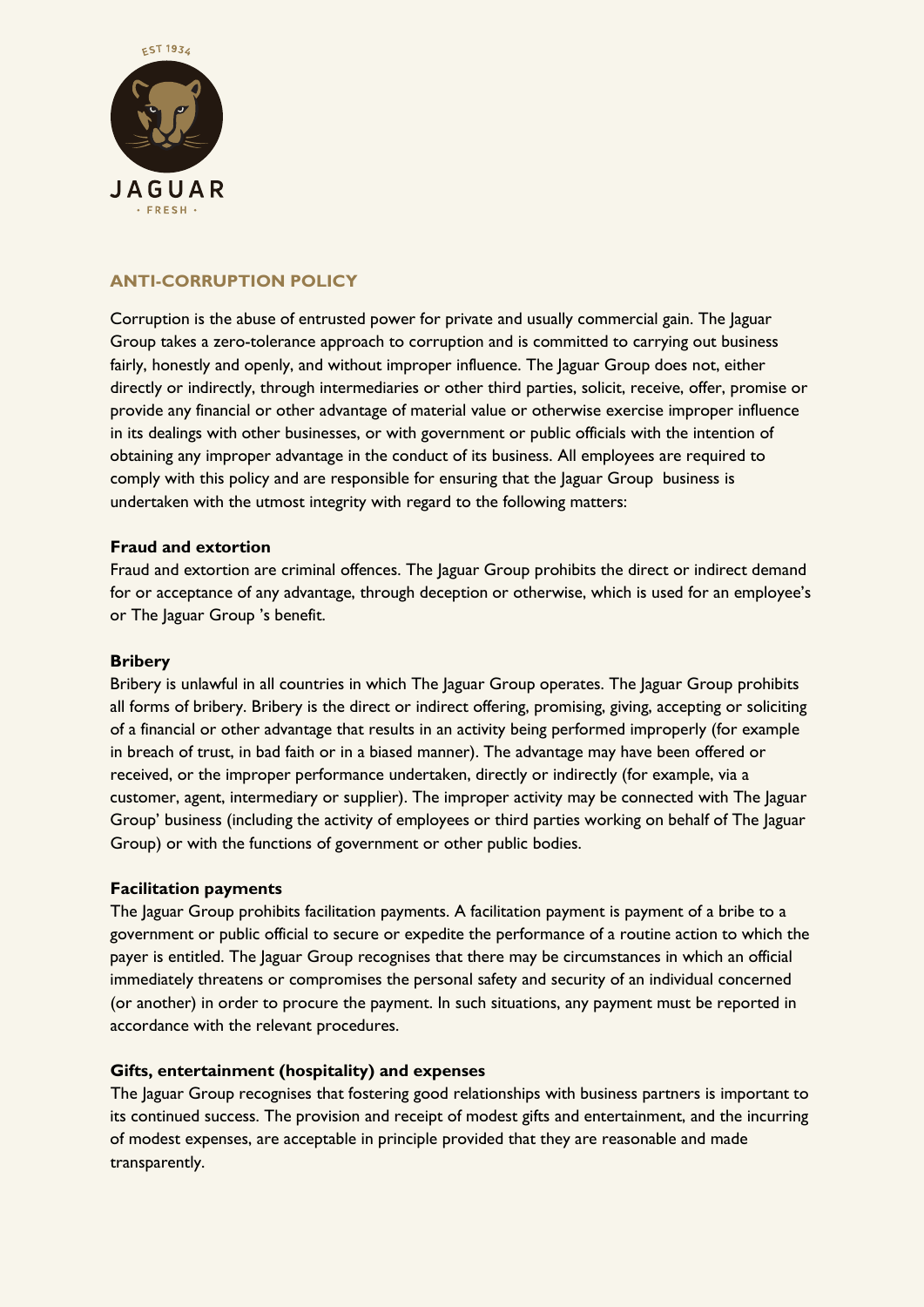However, the provision or receipt of any gift or entertainment, or the incurring of any expenses, is not permitted where it is offered or received in exchange for a business or other improper benefit, creates (or may create) any sense of "obligation", influences (or could influence, in any way) business judgement or creates (or may create) a conflict between an employee's personal interests and those of The Jaguar Group or is otherwise illegal. Any activity that could be perceived as having any of the above effects is also prohibited.

The Jaguar Group' business decisions and those of its partners must be made (and be seen to be made) objectively and without influence by gifts or favours. Employees may only offer or accept corporate or personal gifts of a modest value. In all circumstances, gifts, entertainment and other expenditure must be subject to an appropriate disclosure process and gifts, entertainment and expenditure above a specified value must be subject to an appropriate (prior) approval process. It is anticipated that values will vary according to the jurisdiction concerned.

#### **Third parties**

The Jaguar Group is aware that its reputation may be damaged by the conduct of third parties acting on its behalf or by others with which it does business. In certain circumstances, their actions can have legal implications for The Jaguar Group. As such, it is not acceptable for a third party acting on the Jaguar Group' behalf to act in a way which would breach this policy were the act in question undertaken by the Jaguar Group directly. The Jaguar Group is therefore committed to (a) taking reasonable steps to ensure that its business partners are made aware of, understand and adhere to this policy (and, where relevant, its associated procedures); (b) verifying the integrity and reputation of its business partners through appropriate and reasonable due diligence in light of perceived levels of risk; and (c) (where appropriate and possible) putting in place appropriate and reasonable controls to monitor the use of The Jaguar Group ' money by third parties acting on the Jaguar Group ' behalf.

#### **Interaction with government officials and lobbying**

The Jaguar Group does not, directly or indirectly through intermediaries or other third parties, offer, promise or provide any financial or other advantage or otherwise seek to exercise improper influence in its relations with government or public officials in order to obtain any improper advantage.

#### **Charitable contributions and sponsorships**

The Jaguar Group makes charitable contributions and offers sponsorships for the purposes of socioeconomic development or linked to cultural or sporting activities and not for improper business purposes. Charitable donations and sponsorships must not be perceived as being given for improper purposes. When a charitable contribution or sponsorship is proposed, it must be transparent, documented, made in accordance with applicable law and assessed for compliance with this policy and any related procedures.

#### **Political donations**

The Jaguar Group does not participate directly or indirectly in party politics and does not usually make payments to political parties, politicians or related organisations. In exceptional circumstances, donations may be made, with the approval of the Jaguar Group's Managing Director, in support of the democratic processes in the country where the donation is being made. Political donations must be made only to pro-democratic registered parties that are committed to the protection of human rights, good governance and the rule of law. In such cases, proposed payments must be made in a transparent manner with adherence to the above criteria.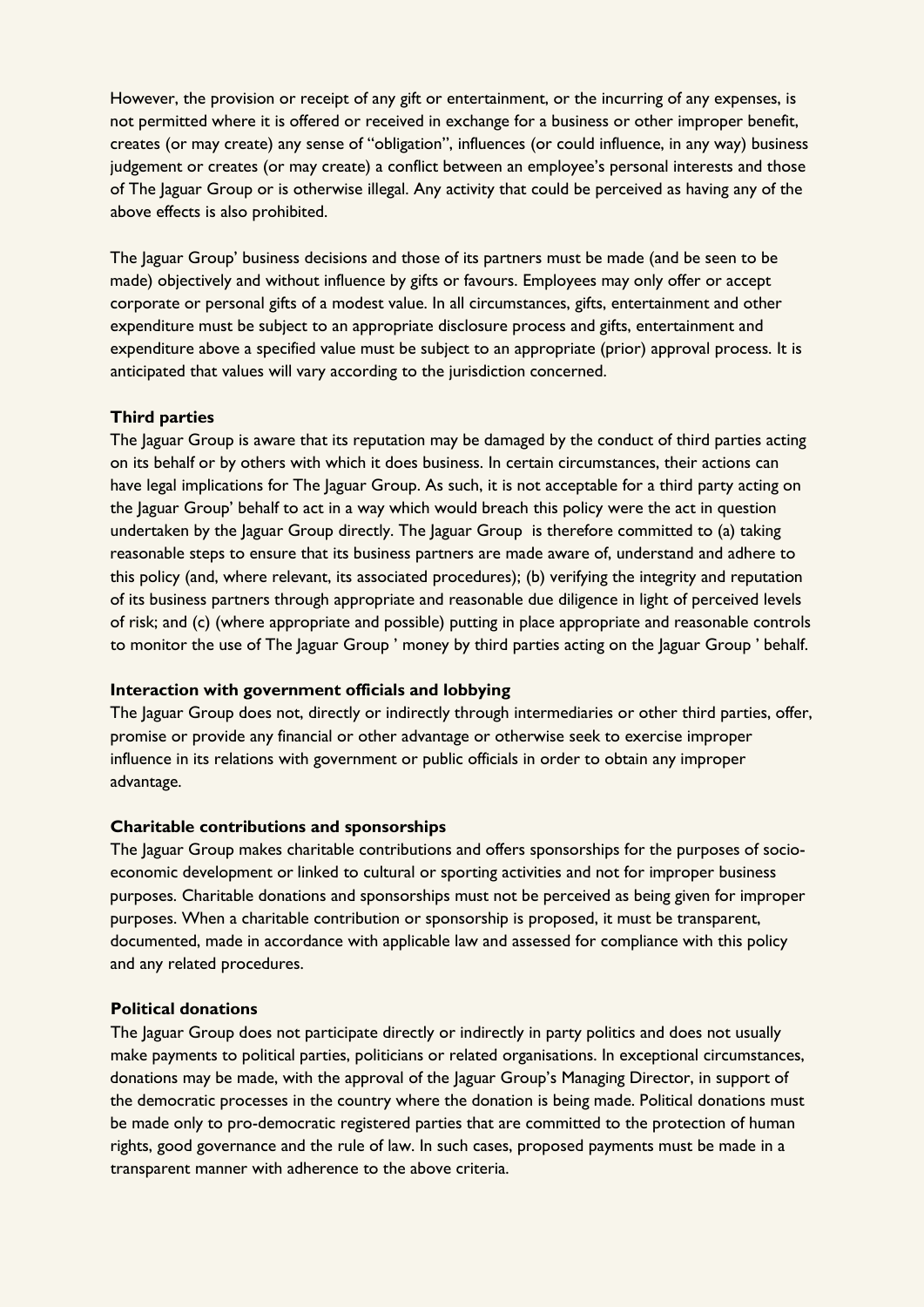The Jaguar Group respects the right of employees to participate in the political process. When pursuing such activities, employees must ensure that their views are not identified as those of the Jaguar Group.

#### **Use of company assets**

Employees have a responsibility to protect the Jaguar Group's assets from theft, loss, abuse, unauthorised use or disposal.

They must use company assets only for purposes related to conducting their the Jaguar Group responsibilities and may use company assets for other (including personal) uses only when properly authorised.

## **Conflict of interest**

Employees must avoid conflicts of interest and are expected to perform their duties conscientiously, honestly and in accordance with the best interests of the Jaguar Group. Employees must not abuse their position, misuse confidential knowledge for personal or third party gain, or have any direct involvement in any business interest which diverts their attention from, or is in conflict with, the JaguarGroup's commercial interests, or which in anyway compromises their independence and impartiality.

## **Mergers, acquisitions and joint ventures**

The Jaguar Group is committed to undertaking appropriate and reasonable due diligence on the reputation and integrity of any business in which it invests.

## **Reporting ("Whistle blowing")**

A confidential and secure means for employees and other relevant stakeholders to report conduct that may be contrary to the JaguarGroup's values and principles, including conduct that may breach this policy (or its associated procedures), is established through the availability of a direct communication channel with the shareholders of the Jaguar Group or the board of directors of the Jaguar Group (the so-called "whistle blowing" facility). The Jaguar Group does not tolerate any form of retaliation, harassment or intimidation of an employee by others as a result of raising concerns through the facility in good faith. All concerns will be investigated and appropriate action taken.

## **Breaches of this policy**

It is the responsibility of all employees to report any breaches, or potential breaches, of this policy to the managing director or any other shareholder to whom they report or through the whistle blowing facility. Violations of this policy, including involvement in any corrupt activities and failure to report actual or potential breaches of this policy (or its associated procedures), will lead to disciplinary action. In some circumstances, failure to report actual or suspected violations of this policy may itself constitute a legal offence. The Jaguar Group is committed to reporting all instances of corruption and other forms of dishonesty to the relevant authorities and to facilitating criminal action against the individuals concerned where appropriate.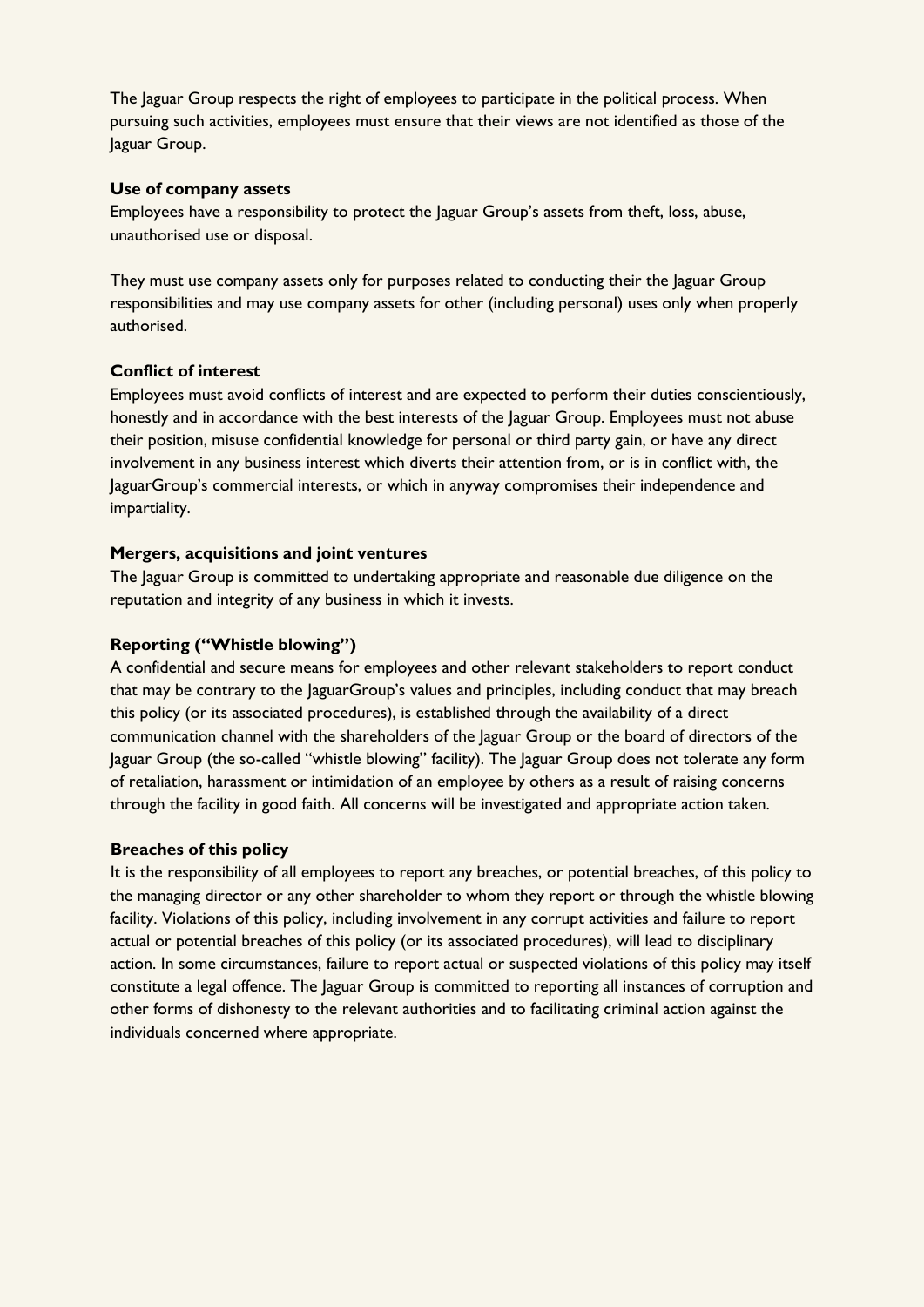

## **HUMAN RIGHTS POLICY**

The Jaguar Group is committed to integrating human rights best practices into our business processes and to inform our decision-making and due diligence processes. Our human rights policy mandates that we operate in a way that respects the human rights of all employees and the communities in which we operate our business. This policy recognizes that while governments have the primary responsibility to protect human rights, our activities have the potential to impact the human rights of individuals affected by our business operations.

We are committed to continual improvement in the area of human rights, and to that end, we seek constructive dialogues and partnerships with a variety of stakeholders on our human rights performance, especially those impacted directly by our operations.

To meet our responsibilities to respect human rights, the Jaguar Group makes the following commitments:

- 1. All our employees will uphold and respect the human rights set forth in the Universal Declaration of Human Rights and international humanitarian law.
- 2. We respects the rights and dignity of employees, contractors, and local communities and we are committed to providing equal opportunity and freedom from discrimination for all.
- 3. We respects workers rights, including freedom of association, the right to peaceful protest and assembly, and engagement in collective bargaining in association with the International Labor Organization (ILO) conventions on organizing and collective bargaining.
- 4. We respect the rights and traditions of indigenous peoples in association with ILO Convention 169 and seeks to protect cultural and spiritual heritage as well as the environment.
- 5. We support the elimination of all forms of forced, compulsory and child labour.
- 6. Where we or any of our suppliers hire private security forces to protect employees, contractors, partners, resources, and company property, the contractors will be required to comply strictly with local and international law and with the Voluntary Principles on Human Rights and Security.
- 7. We will work to minimize involuntary resettlement of workers wherever possible.
- 8. All employees of the JaguarGroup will receive information regarding our Human Rights Policy & Code of Conduct.
- 9. We are committed to continual improvement of the human rights standards and practices of our suppliers, and to that end we will regularly review and assess the effectiveness of and their compliance with international human rights standards.
- 10. We will take appropriate measures to ensure that contractors and partners respect this policy.
- 11. Our commitment to respect human rights also is supported by our Corporate Governance & Corporate Integrity Policy.